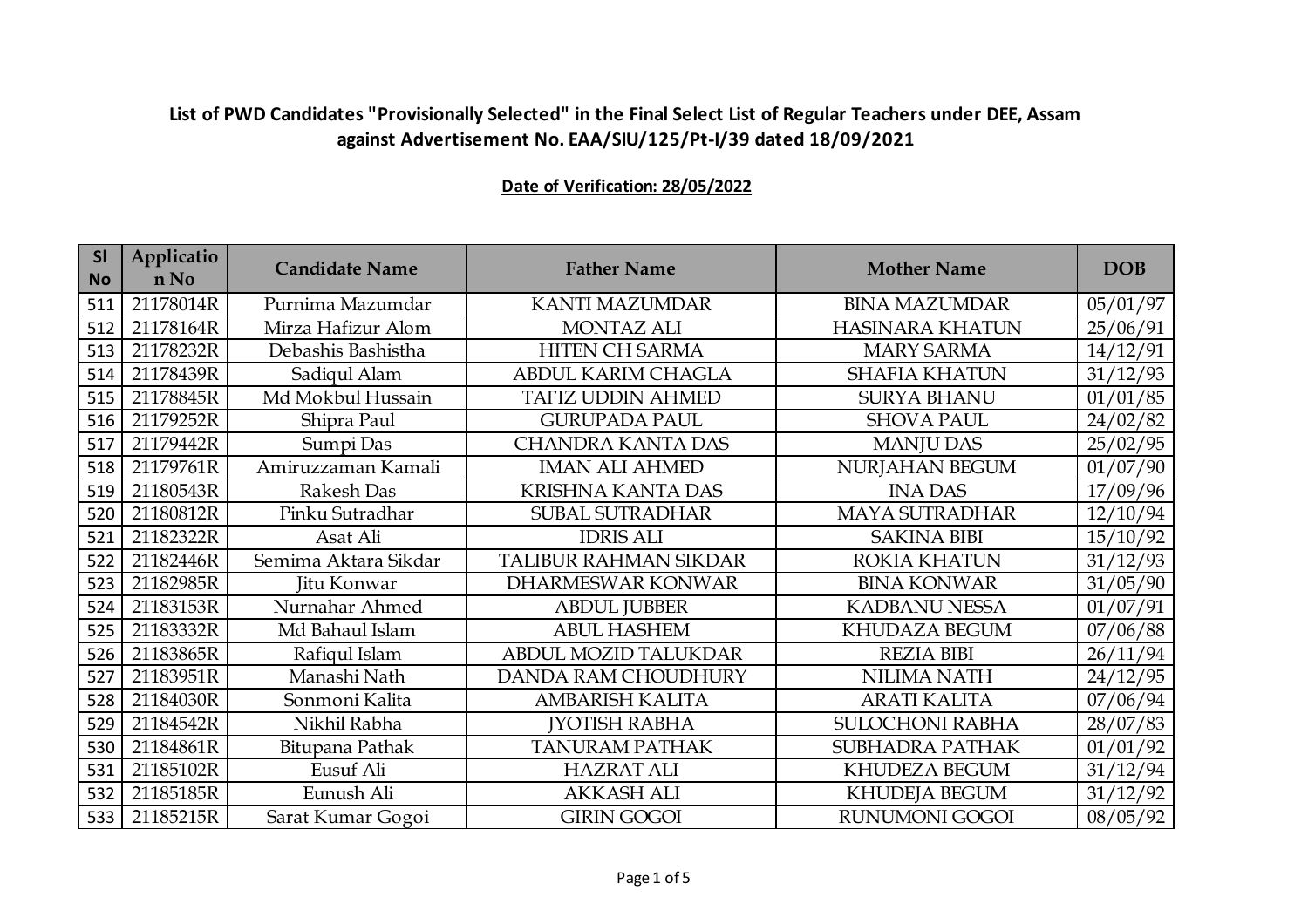| SI<br><b>No</b> | Applicatio<br>n No | <b>Candidate Name</b> | <b>Father Name</b>       | <b>Mother Name</b>     | <b>DOB</b> |
|-----------------|--------------------|-----------------------|--------------------------|------------------------|------------|
| 534             | 21185804R          | Bidyut Gogoi          | <b>TANKESWAR GOGOI</b>   | <b>ARUNA GOGOI</b>     | 01/07/86   |
| 535             | 21185901R          | Shohidul Islam        | ABDUL MOTLEB MONDAL      | <b>HALIMA KHATUN</b>   | 01/01/90   |
| 536             | 21185948R          | Banamali Das          | <b>NABIN DAS</b>         | <b>BASANTI DAS</b>     | 01/07/87   |
| 537             | 21186404R          | Sikhamoni Saikia      | KUMUD CHANDRA SAIKIA     | <b>RENU SAIKIA</b>     | 08/08/94   |
| 538             | 21187108R          | Taher Ali             | <b>MANNAS ALI</b>        | <b>TAHURA KHATUN</b>   | 15/02/96   |
| 539             | 21187549R          | Husni Noor            | <b>NUR MOHAMMAD</b>      | <b>HAMIDA KHANAM</b>   | 01/12/91   |
| 540             | 21187968R          | Ujjal Chaudhury       | DHARANIDHAR CHAUDHURY    | KALPANA CHAUDHURY      | 09/11/95   |
| 541             | 21188006R          | Abida Bhuyan          | MD AMIR HAMZA BHUYAN     | <b>SALEHA KHATUN</b>   | 31/12/82   |
| 542             | 21188061R          | Md Abdur Rahim Akanda | <b>MD ABDUL MATLEB</b>   | <b>RABIA KHATUN</b>    | 01/07/88   |
| 543             | 21188726R          | Babar Ali             | <b>JAMAL UDDIN</b>       | <b>RAHILA KHATUN</b>   | 01/01/94   |
| 544             | 21188762R          | Ahmad Sarif Laskar    | TAYABUR RAHMAN LASKAR    | NURJAHAN BEGUM LASKAR  | 04/10/90   |
| 545             | 21189270R          | Chandra Chutia        | <b>BHABANI CHUTIA</b>    | <b>BINU CHUTIA</b>     | 31/12/88   |
| 546             | 21189444R          | Diganta Beh           | PARAMA KATHAR            | <b>MAHI KATHAR</b>     | 13/05/80   |
| 547             | 21189809R          | Md Jahirul Islam Kazi | MD KASHEM ALI KAZI       | <b>KOMELA BIBI</b>     | 31/01/92   |
| 548             | 21190437R          | Sanjib Basumatary     | <b>BUDHIN BASUMATARY</b> | <b>RINA BASUMATARY</b> | 28/09/83   |
| 549             | 21191192R          | Aibor Rahman          | <b>ABDUL HAKIM</b>       | <b>ANOWARA BEGUM</b>   | 31/12/86   |
| 550             | 21191200R          | Juri Borah            | <b>LAKHMI NATH BORAH</b> | MINU PHUKAN BORAH      | 01/01/77   |
| 551             | 21191377R          | Nandita Baruah        | PRATUL BARUAH            | <b>DIPALI BARUAH</b>   | 01/03/94   |
| 552             | 21191512R          | Renuara Begum         | <b>ROSTAM ALI</b>        | <b>SAKHINA BEGUM</b>   | 05/04/79   |
| 553             | 21191584R          | Begum Mamtaz Ahmed    | <b>SAHABUDDIN AHMED</b>  | <b>AIZAN AHMED</b>     | 26/08/88   |
| 554             | 21192330R          | Bistrina Gogoi        | RATUL GOGOI              | <b>JAHNABI GOGOI</b>   | 09/08/96   |
| 555             | 21192483R          | Nasfiza Begum         | <b>NAZIM UDDIN</b>       | <b>UMMAY KULSUM</b>    | 31/12/91   |
| 556             | 21194172R          | Bijan Das             | <b>RAMANI DAS</b>        | <b>DEVITORA DAS</b>    | 30/06/90   |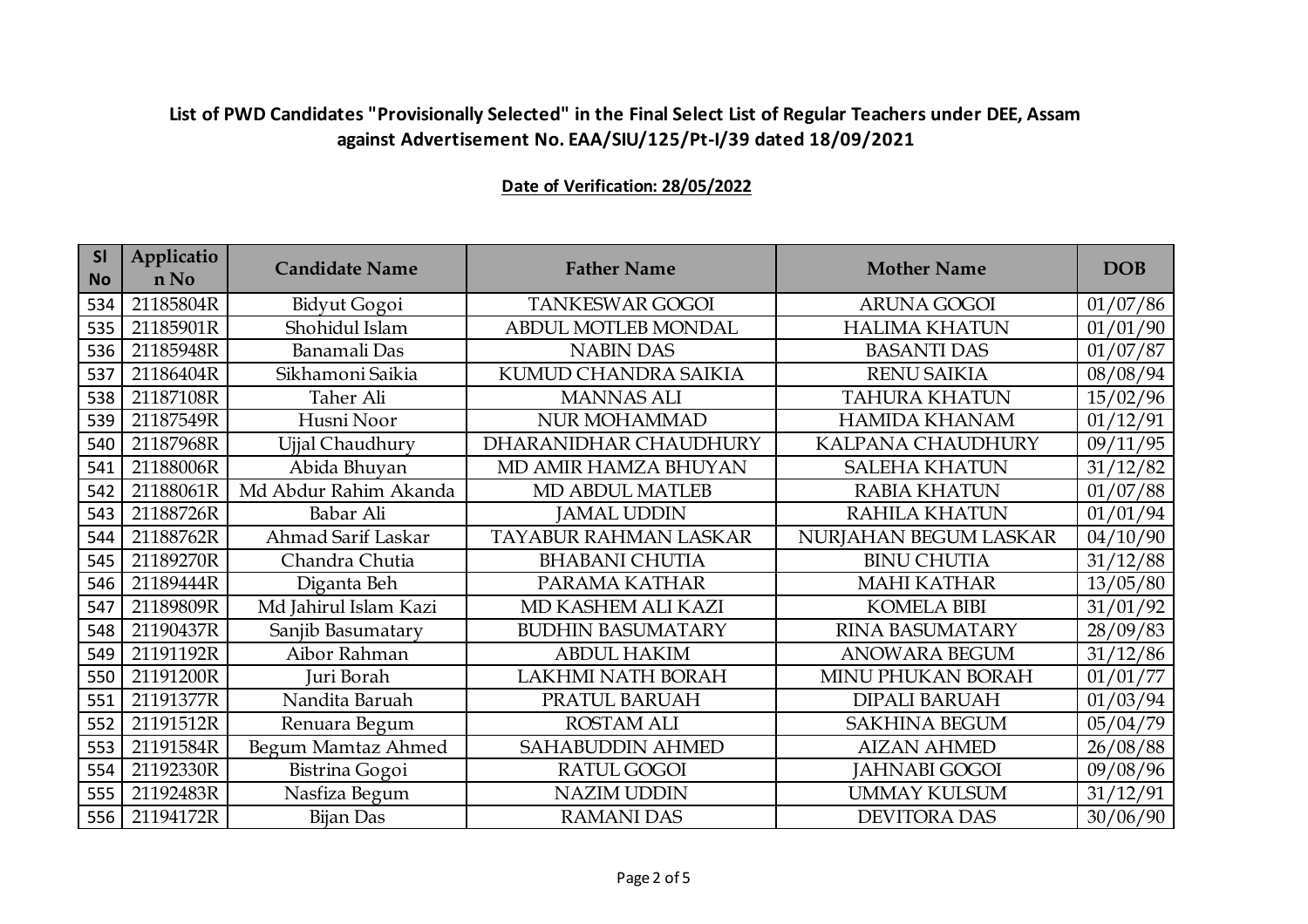| SI<br><b>No</b> | Applicatio<br>n No | <b>Candidate Name</b> | <b>Father Name</b>       | <b>Mother Name</b>      | <b>DOB</b> |
|-----------------|--------------------|-----------------------|--------------------------|-------------------------|------------|
| 557             | 21194200R          | Karishma Talukdar     | <b>JANARDAN TALUKDAR</b> | ANJANA TALUKDAR         | 31/01/94   |
| 558             | 21194957R          | Manoj Kalita          | PREMESWAR KALITA         | PAKHILA KALITA          | 01/01/00   |
| 559             | 21195218R          | Atiqul Islam          | <b>ABDUL SOHID SK</b>    | <b>ALTA BANU</b>        | 26/06/97   |
| 560             | 21195500R          | Mariam Nessa          | <b>MAZIBAR RAHMAN</b>    | <b>ANOWARA BEGUM</b>    | 16/06/95   |
| 561             | 21196068R          | Saiful Islam Sk       | <b>IBRAHIM ALI SK</b>    | <b>CHAMPA BIBI</b>      | 28/01/97   |
| 562             | 21196296R          | Jutika Das            | <b>LATE RAMESWAR ROY</b> | RAJOBALA ROY            | 31/12/81   |
| 563             | 21196446R          | Nur Alom              | <b>ABDUR REZAK</b>       | <b>SAHERA KHATUN</b>    | 16/10/88   |
| 564             | 21196582R          | Hafizur Rahman Kazi   | <b>JABED KAZI</b>        | <b>SURJYA KHATUN</b>    | 21/06/91   |
| 565             | 21197012R          | Abdur Rohim           | <b>AZIBOR RAHMAN</b>     | ROMESHA KHATUN          | 11/05/96   |
| 566             | 21197099R          | Nayanjyoti Bharadwaz  | <b>BOIKUNTHA THAKUR</b>  | <b>MAMONI THAKUR</b>    | 01/11/90   |
| 567             | 21197648R          | Abdul Motaleb         | <b>SHARIF UDDIN</b>      | <b>IJARAN NESSA</b>     | 28/11/89   |
| 568             | 21197794R          | Akshay Dey            | <b>LATE DILIP DEY</b>    | <b>SOMA DEY</b>         | 30/09/92   |
| 569             | 21198010R          | Minarul Islam         | <b>MONJIL HUSSAIN</b>    | <b>AMBIA BIBI</b>       | 17/02/86   |
| 570             | 21198253R          | Md Shaidul Islam      | <b>HURMOZ ALI</b>        | <b>ZIRATAN NESSA</b>    | 01/02/91   |
| 571             | 21199146R          | Abu Sayed Paramanik   | NAYEB UDDIN PARAMANIK    | <b>SUNDARI NESSA</b>    | 05/05/83   |
| 572             | 21199203R          | Priyanka Sarmah       | CHAMPAK KUMAR SHARMA     | <b>JINU DEVI</b>        | 17/10/96   |
| 573             | 21199225R          | Chalamaya Devi        | AM NATH PANDEY           | <b>GANGA DEVI</b>       | 22/09/90   |
| 574             | 21199270R          | Aysha Siddiqua Ahmed  | <b>MOTIOR RAHMAN</b>     | <b>SHALEHA KHATUN</b>   | 31/07/93   |
| 575             | 21199573R          | Mridul Hussain        | MIRHUSSAIN ALI           | <b>RINA BEGUM</b>       | 01/09/86   |
| 576             | 21200658R          | Habibur Rohman        | <b>ABDUL KASAM</b>       | <b>RAHIMA KHATUN</b>    | 31/10/92   |
| 577             | 21200927R          | Sheikh Abdullah Ahmed | SAHABUDDIN AHMED         | <b>AIZAN AHMED</b>      | 14/02/87   |
| 578             | 21201200R          | Rima Lama             | PANJA LAMA               | <b>MALOBIKA LAMA</b>    | 01/09/93   |
| 579             | 21201274R          | Dulumani Kaibartta    | <b>SARAT KAIBARTTA</b>   | <b>SARALA KAIBARTTA</b> | 01/06/97   |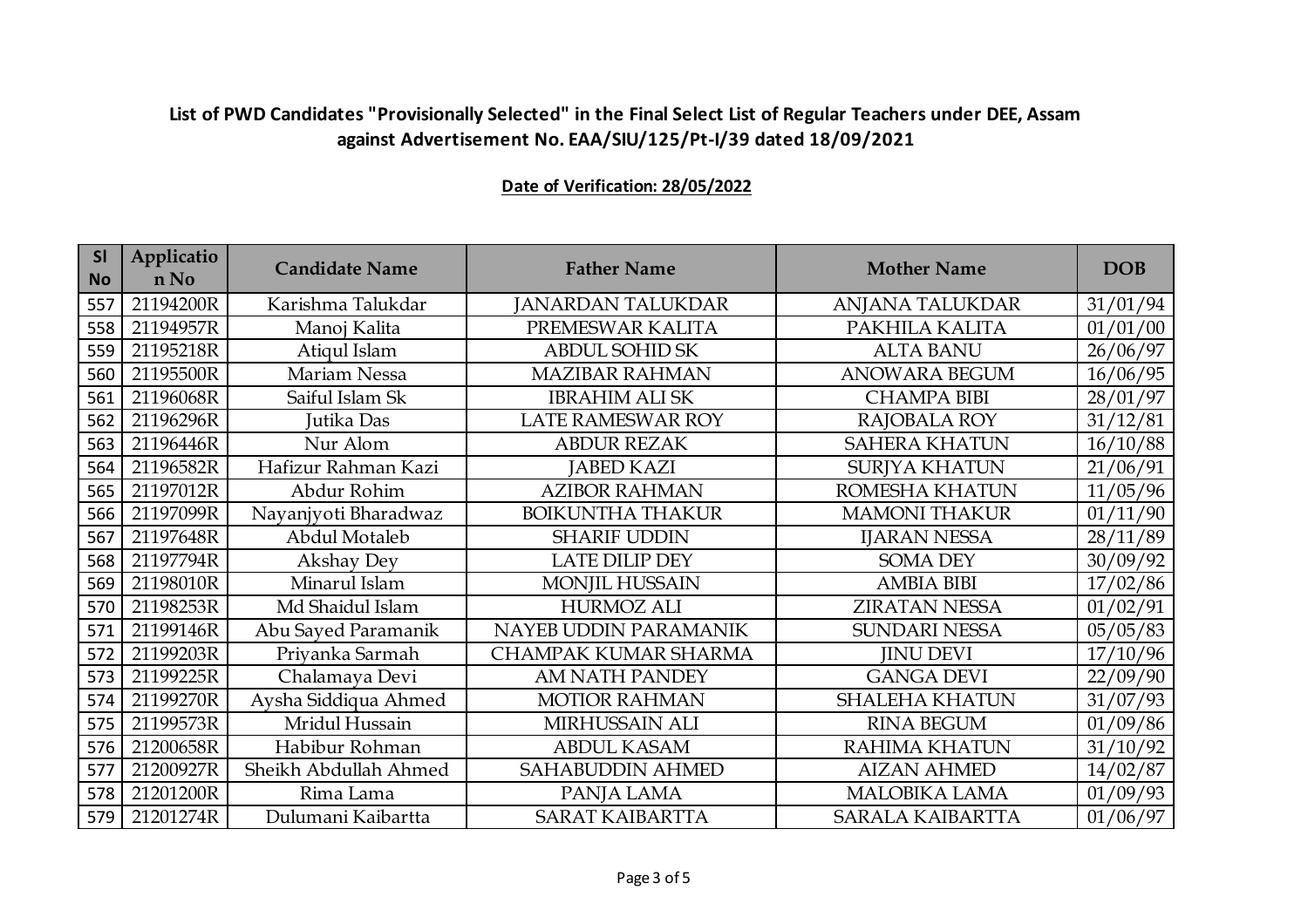| <b>SI</b><br><b>No</b> | Applicatio<br>n No | <b>Candidate Name</b> | <b>Father Name</b>        | <b>Mother Name</b>         | <b>DOB</b> |
|------------------------|--------------------|-----------------------|---------------------------|----------------------------|------------|
|                        |                    |                       |                           |                            |            |
| 580                    | 21201707R          | Puja Saikia           | LATE MUKUL SAIKIA         | <b>RUNJUN SAIKIA</b>       | 18/07/96   |
| 581                    | 21201881R          | Subham Paul           | <b>SUKUMAR PAUL</b>       | <b>SHIBANI PAUL</b>        | 27/04/96   |
| 582                    | 21202240R          | Mitali Gogoi          | <b>SATYA GOGOI</b>        | PUNIPAHI GOGOI             | 12/12/82   |
| 583                    | 21202329R          | Saddam Hussain        | <b>MOKSED ALI</b>         | <b>AMINA KHATUN</b>        | 01/10/92   |
| 584                    | 21202363R          | Navanita Choudhury    | <b>KANAK CHOUDHURY</b>    | SABITRI CHOUDHURY          | 15/12/86   |
| 585                    | 21202470R          | Golam Kabir           | <b>ABUSHAMA WAHID</b>     | <b>REHENA BEGUM</b>        | 01/01/96   |
| 586                    | 21204157R          | Jiaur Rahman          | <b>ABDUL JALIL</b>        | <b>TARABAN NESSA</b>       | 10/02/97   |
| 587                    | 21205980R          | Krishna Das           | NINGNA DAS                | <b>SABITA DAS</b>          | 01/08/86   |
| 588                    | 21206354R          | Abul Kalam Azad       | <b>MOKBUL HUSSAIN</b>     | <b>HALIMA KHATUN</b>       | 03/11/90   |
| 589                    | 21206818R          | Ranjan Bhattacharyya  | KAMAKHYA BHATTACHARYYA    | <b>BIJULI DEVI</b>         | 31/08/95   |
| 590                    | 21207377R          | Md Akram Hussain      | MD ABDUL HYE              | <b>JUSNARA BEGUM</b>       | 01/01/92   |
| 591                    | 21207924R          | Nipashree Bora        | <b>BUBUL BORA</b>         | <b>DIPALI BORA</b>         | 24/06/92   |
| 592                    | 21208256R          | Rabia Khatun          | <b>HASHEM ALI</b>         | <b>SOKINA KHATUN</b>       | 01/01/93   |
| 593                    | 21209596R          | Imam Hussain          | <b>SAMSUL HOQUE</b>       | <b>JESMINA BEGUM</b>       | 12/11/89   |
| 594                    | 21209874R          | Asma Begum            | <b>ABDUL LATIF</b>        | <b>SHAZIDA KHATUN</b>      | 25/01/91   |
| 595                    | 21209920R          | Sangita Chetry        | PHATTA BAHADUR CHETRY     | <b>JYOTSHNA DEVI</b>       | 05/05/92   |
| 596                    | 21209952R          | Kamrun Nahar          | MD ABDUS SALAM            | <b>KOHINUR AHMED</b>       | 01/01/93   |
| 597                    | 21210454R          | Dabashis Ozah         | <b>SUREN OZAH</b>         | <b>RENU OZAH</b>           | 01/01/94   |
| 598                    | 21210724R          | Mohibul Hoque Mollah  | <b>ABDUL LATIF MOLLAH</b> | <b>FULMALA BIBI</b>        | 13/06/97   |
| 599                    | 21211102R          | Alam Uddin Laskar     | <b>JALAL UDDIN LASKAR</b> | <b>JAYNAB BEGUM LASKAR</b> | 15/01/83   |
| 600                    | 21211194R          | Robiul Islam          | <b>ABDUL KADER</b>        | <b>SALEHA KHATUN</b>       | 30/11/88   |
| 601                    | 21211409R          | Fatema Siddiqua       | <b>AMZAD KHAN</b>         | <b>MANEKA KHATUN</b>       | 12/04/96   |
| 602                    | 21211485R          | Nur Hussain           | <b>HANIF ALI</b>          | <b>LAILY KHATUN</b>        | 06/02/96   |